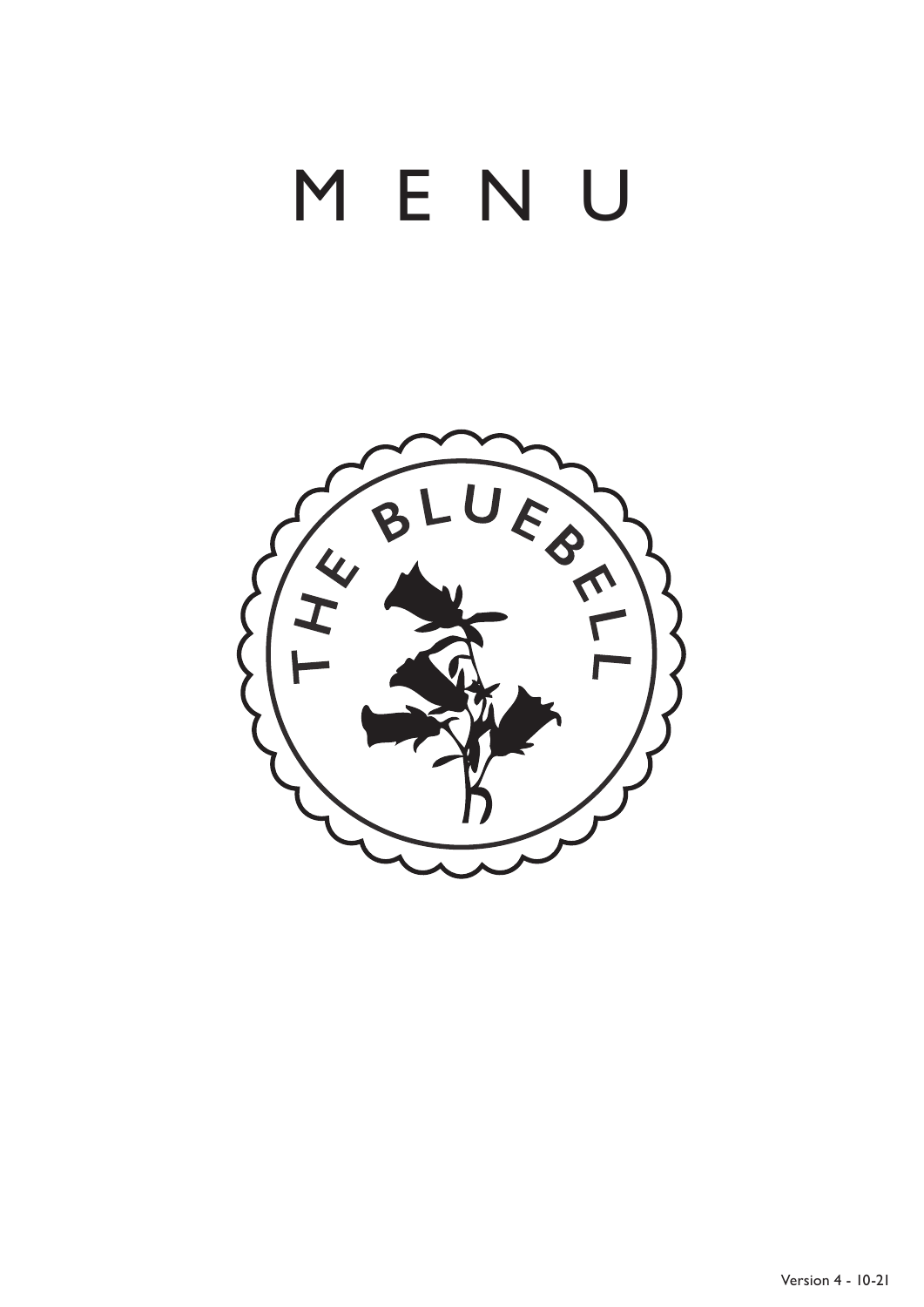# **TO START:**

| <b>CHICKEN LIVER PATÉ</b><br>Mixed Leaves and Toast (GF Available)                                                                                                                                                                                                                                                                                                                                           |  |
|--------------------------------------------------------------------------------------------------------------------------------------------------------------------------------------------------------------------------------------------------------------------------------------------------------------------------------------------------------------------------------------------------------------|--|
| <b>SOUP</b><br>With Bloomer Bread (GF Available)                                                                                                                                                                                                                                                                                                                                                             |  |
| With Tartare Sauce and Lemon                                                                                                                                                                                                                                                                                                                                                                                 |  |
| Garlic Mayonnaise                                                                                                                                                                                                                                                                                                                                                                                            |  |
| CREAMY MUSHROOM ON TOAST <b>MACHOLE 24.95</b><br>On Bloomer Bread (Vegan and GF available)                                                                                                                                                                                                                                                                                                                   |  |
| <b>BRIE WEDGES</b><br>Red Currant Jelly and Mixed Leaf                                                                                                                                                                                                                                                                                                                                                       |  |
| <b>Vegan Ranch Dressing</b>                                                                                                                                                                                                                                                                                                                                                                                  |  |
| <b>MAINS:</b>                                                                                                                                                                                                                                                                                                                                                                                                |  |
| Chips and Salad                                                                                                                                                                                                                                                                                                                                                                                              |  |
| <b>Garlic Bread and Salad</b>                                                                                                                                                                                                                                                                                                                                                                                |  |
| <b>FISH AND CHIPS</b><br>$\ldots$ $\ldots$ $\ldots$ $\ldots$ $\ldots$ $\ldots$ $\ldots$ $\ldots$ $\ldots$ $\ldots$ $\ldots$ $\ldots$ $\ldots$ $\ldots$ $\ldots$ $\ldots$ $\ldots$ $\ldots$ $\ldots$ $\ldots$ $\ldots$ $\ldots$ $\ldots$ $\ldots$ $\ldots$ $\ldots$ $\ldots$ $\ldots$ $\ldots$ $\ldots$ $\ldots$ $\ldots$ $\ldots$ $\ldots$ $\ldots$ $\ldots$ $\ldots$<br>Mushy Peas, Tartare Sauce and Lemon |  |
| <b>SCAMPI (GF).</b><br>Chips with Garden Peas                                                                                                                                                                                                                                                                                                                                                                |  |
|                                                                                                                                                                                                                                                                                                                                                                                                              |  |
|                                                                                                                                                                                                                                                                                                                                                                                                              |  |

**8oz SIRLOIN STEAK** (GF)......................................... £14.95 Roasted Tomato and Mushroom with Chips and Watercress + choice of Peppercorn Sauce, Diane Sauce, Garlic Butter

### **VEGETABLE LASAGNE** (V).......................................... £9.95

Garlic Pizza Bites and Salad

### **SIDES:**

| Sweet Potato Fries  £2.95            |  |
|--------------------------------------|--|
|                                      |  |
| Garlic Pizza Bites with Cheese £2.50 |  |
|                                      |  |
|                                      |  |
|                                      |  |
| Chips, Cheese and Bacon  £3.95       |  |

### **LIGHTER BITES: 3 for £12**

| Beetroot and Chickpea Falafel £4.95  |  |
|--------------------------------------|--|
| Chicken Strips and Chilli Jam  £4.95 |  |
| with Jalapeño Bites                  |  |
| Chicken Wings and BBQ Dip £4.95      |  |

3 Chicken Wings, 3 Chicken Strips, Potato Wedges, Garlic Pizza Bites *Served with a dip of your choice*

### **THE LITTLE ONES:**

**12 years and under**

#### **ALL DISHES ARE £3.95**

\*\* All served with Beans or Peas

Kids Pizza and Garlic Bread

Kids Burger and Chips \*\*

Chicken Strips and Chips \*\*

Mac 'n' Cheese with Garlic Bread

Cod Bites and Chips \*\*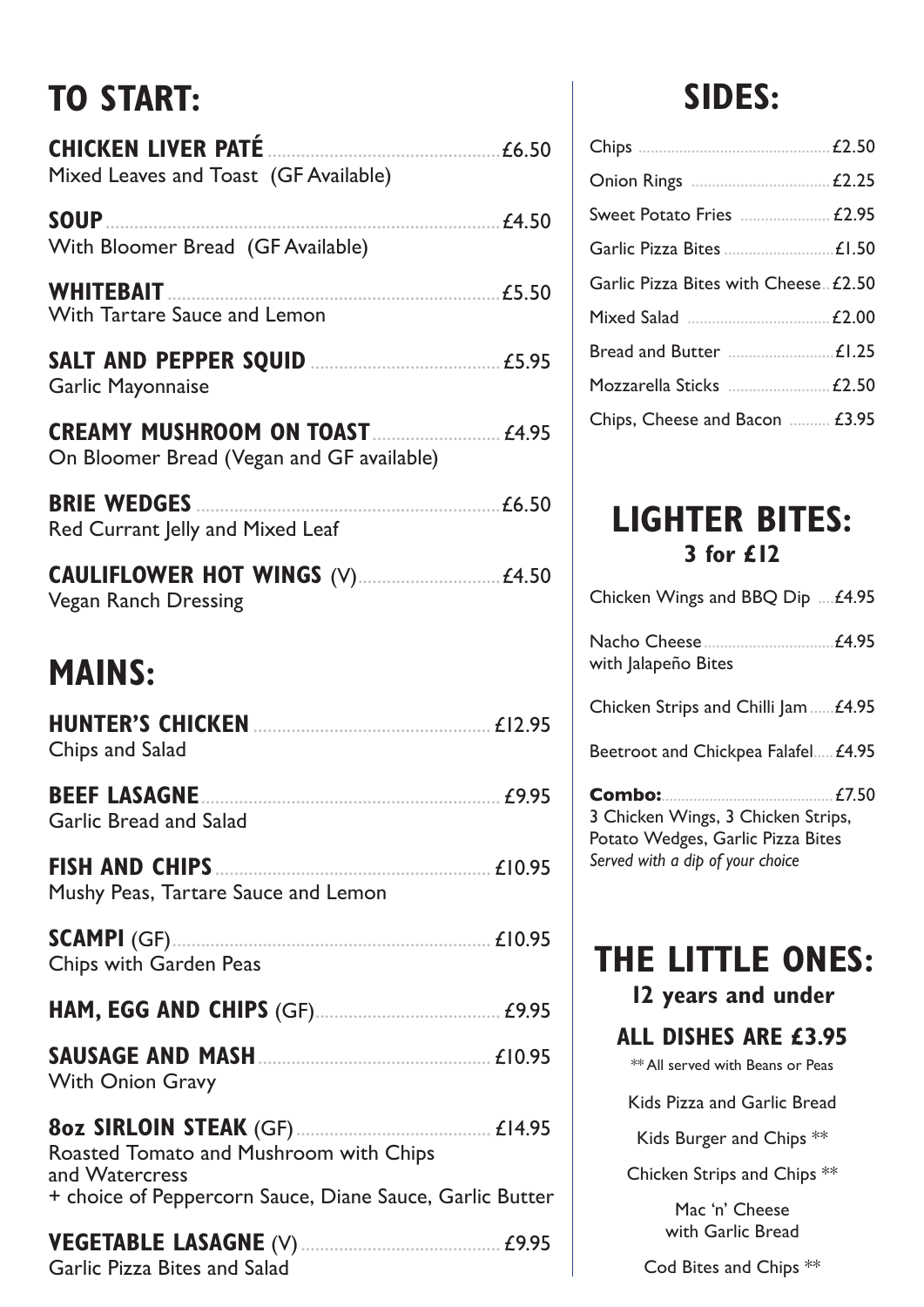## **MAINS:**

| With Salad and Garlic Pizza Bites |  |
|-----------------------------------|--|

| <b>With Garlic Pizza Bites</b> |  |
|--------------------------------|--|

#### **PIES OF THE DAY All served with Mash, Chips and Peas**

| STEAK AND ALE SUET PUDDING <b>CONSTRAINING</b> 211.50 |  |
|-------------------------------------------------------|--|
|                                                       |  |
|                                                       |  |

### **BLUEBELL BURGER SELECTION:**

| All served with Chips + Salad Garnish |  |
|---------------------------------------|--|
| DOUBLE UP ON YOUR BURGER FOR £3.50    |  |

|                                                                                      | £9.50 |
|--------------------------------------------------------------------------------------|-------|
| Add one of the following:<br>Bacon, Cheese, Spicy Cheese, Guacamole, Fried Egg £1.00 |       |
| <b>CRISPY CHICKEN</b>                                                                |       |
| Add one of the following:<br>Bacon, Cheese, Spicy Cheese, Guacamole, Fried Egg £1.00 |       |
| <b>VEGAN BLACKBEAN AND MUSHROOM BURGER (GF) £8.95</b>                                |       |
| Add one of the following:                                                            |       |
| With Tartare Sauce (V)                                                               |       |

### **SALADS:**

| Rice, Vegetable, Chickpeas, Watercress, Carrots,<br>Cucumber, Tomato, Beetroot Falafel |  |
|----------------------------------------------------------------------------------------|--|
|                                                                                        |  |

## **ALL DISHES ARE £5.95**

**TO FINISH:**<br> **L DISHES ARE £5.**<br>
Crumble of the Day<br>
(GF available)<br>
Ny Poly with Custa Crumble of the Day (GF available) rumble of the D<br>
(GF available)<br>
y Poly with Cust<br>
(GF available)<br>
wnie with Ice Cr

Roly Poly with Custard (GF available) y Poly with Cust<br>
(GF available)<br>
wnie with Ice Cr<br>
(GF available)<br>
Lexy Toffee Pudd

Brownie with Ice Cream (GF available)

Sticky Toffee Pudding with Custard (GF available) Srownie with Ice Crean<br>
(GF available)<br>
Sticky Toffee Pudding<br>
with Custard<br>
(GF available)<br>
Trio of Ice Cream (GF) cky Toffee Pudd<br>
with Custard<br>
(GF available)<br>
<br>
o of Ice Cream (<br>
eescake of the I

Cheescake of the Day (GF available) of Ice Cream<br>
escake of the I<br>
(GF available)<br>
uebell Homema

Bluebell Homemade Chocolate Toothpaste

### **HOT DRINKS:**

| Cappuccino  £2.20           |
|-----------------------------|
| Black Americano £2.00       |
| White Coffee £2.10          |
| Double Espresso  £1.60      |
| Single Espresso  £1.20      |
| Hot Chocolate £2.20         |
| Deluxe Hot Chocolate  £2.80 |
|                             |
|                             |
|                             |

### **DON'T FORGET OUR BEAUTIFUL ROASTS AVAILABLE EVERY SUNDAY**